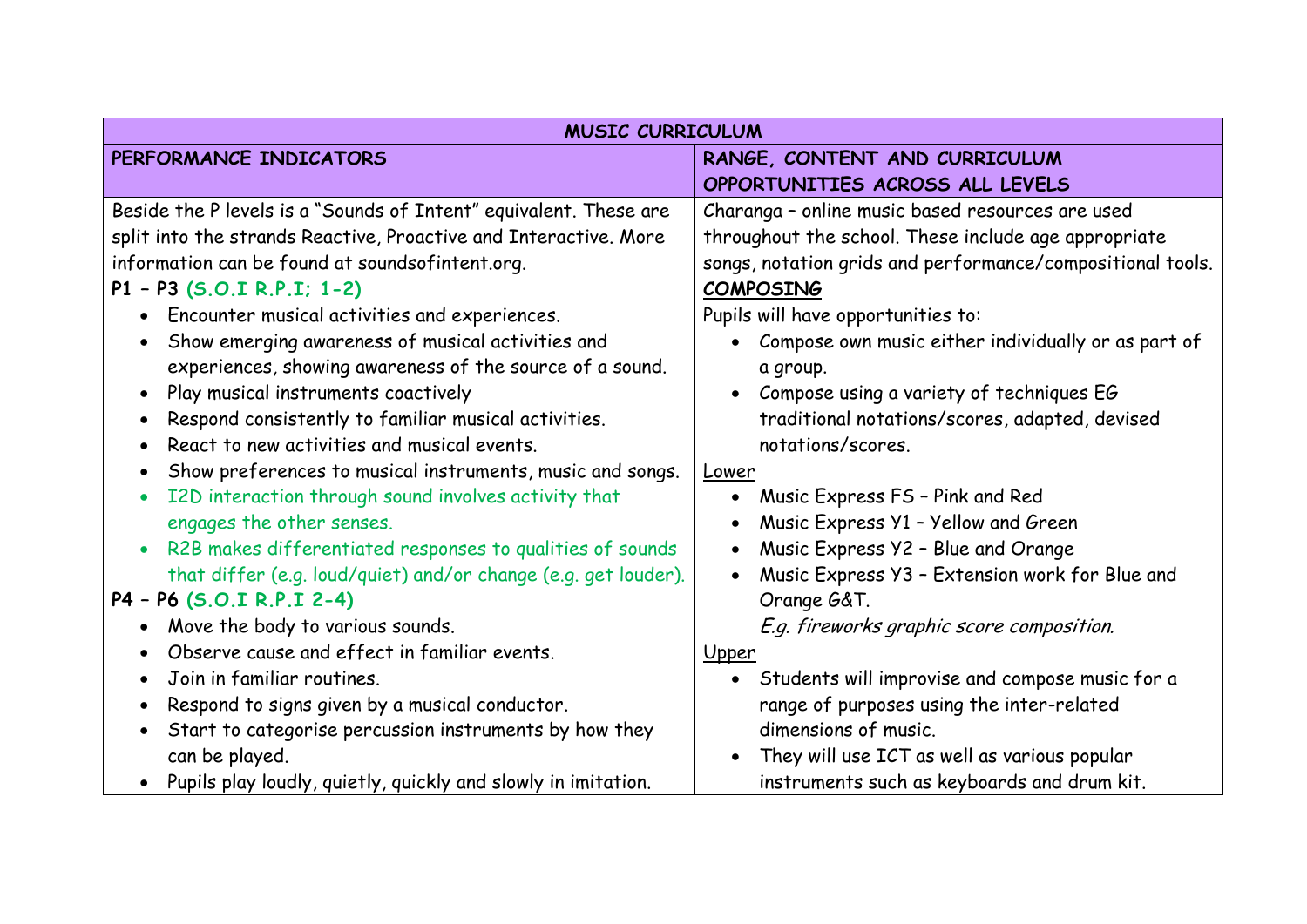- P3B intentionally makes simple patterns through a regular beat.
- I3C recognises own patterns in sound being imitated

## **P6-8 (S.O.I R.P.I 2-5)**

- Pupils join in and take turns in songs and play instruments with others. They begin to play, sing and move expressively in response to the music or the meaning of words in a song.
- Copy simple rhythms and musical patterns or phrases.
- Respond to prompts to play faster, slower, louder, and softer.
- Follow simple graphic scores with symbols or pictures and play simple patterns or sequences of music.
- Involved in simple improvisation and make basic choices about the sound and instruments used.
- Make and communicate choices when performing, playing, composing, listening and appraising.
- I4B imitates distinctive groups of musical sounds 'motifs' - made by others (as in 'call and response')
- R4D responds to musical motifs being used to symbolise other things

#### **Level 1- 3 (S.O.I R.P.I 3-6)**

- Explore the different sounds of instruments.
- Sing songs, make music, and experiment with ways of changing them.
- Use music technologies such as Garageband to create/compose music and sounds.
- BBC ten pieces resources are used to introduce classical music.

## **PERFORMING**

Pupils will have opportunities to:

- Perform in a range of contexts both at school and at external venues.
- Perform in a variety of ways, both Instrumental and Vocal.
- Integrate music into other performances.

#### Lower school

- Staff with (assistance from Tees Valley Music) will provide pulse and rhythm sessions. This will have a focus on tuned and un-tuned percussion. (Samba)
- Pupils will use their voices expressively and creatively by singing songs and speaking chants and rhymes.
- Music is used in many cross curricular situations.

## Upper school

 Figurenotes notation will enable students to perform chords and melodies in a variety of solo and ensemble contexts. This ranges from 1 note patterns to full songs.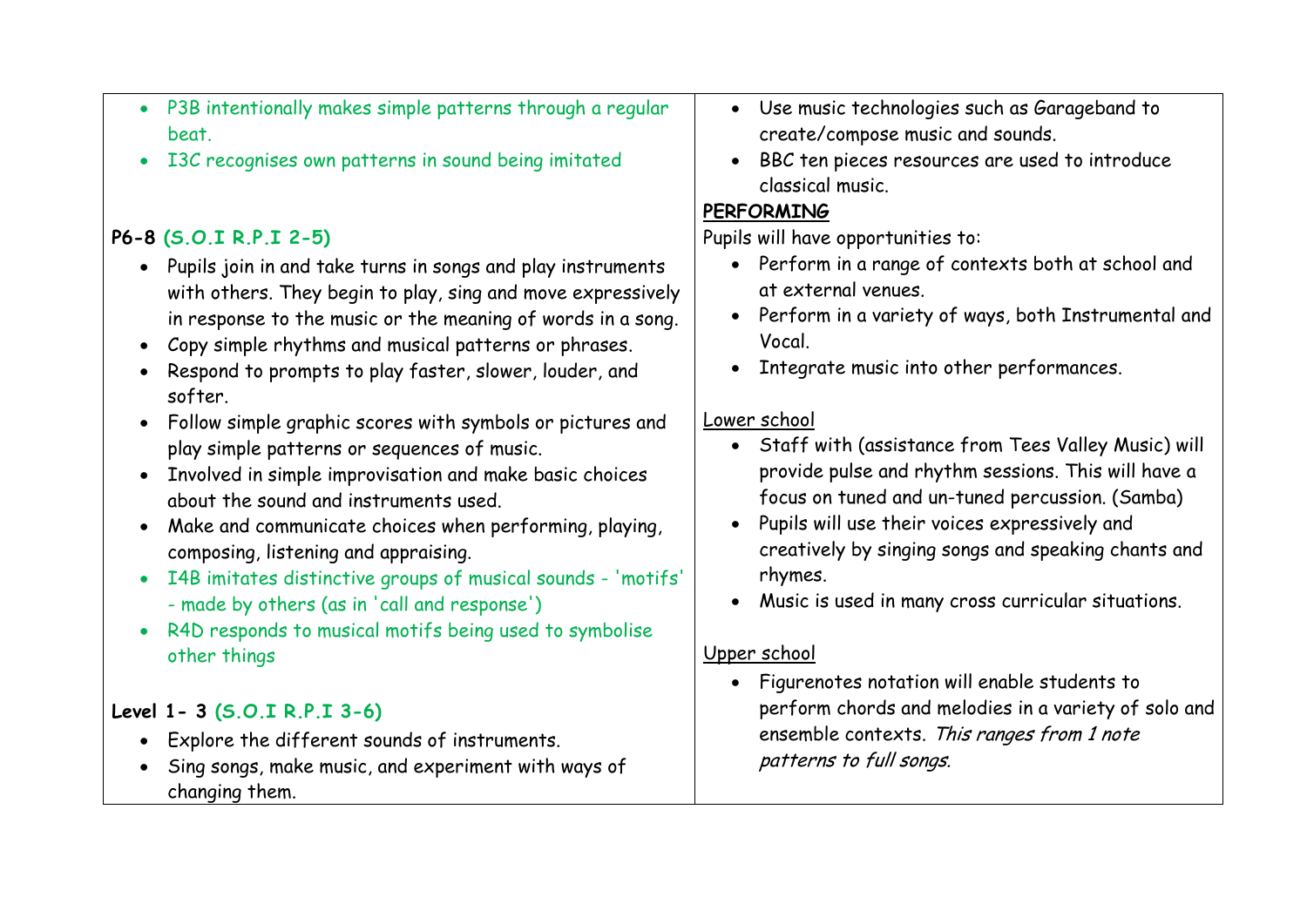- Listen carefully, recognise and use repeated patterns and increase aural memory.
- Perform with control and awareness of audience and what others are playing or singing.
- Recall, plan and explore sounds using symbols and ICT.
- R5C responds to general characteristics of pieces (such as mode, tempo and texture)
- I5B performs with others, using increasingly developed ensemble skills and maintaining an independent part
- I6B contributes own expressivity to others' playing or singing in ensemble performance
- Multicultural activities such as Taiko, Steel pans and African drumming. (TVMS)
- Arts award Explore; rehearse and develop music for performance.
- AQA units such as 'Music Communication', 'Keyboard skills' and 'Djembe Drumming'.
- Involvement from external music professionals such as Liz Corney.

# **APPRAISING**

- All students will have shared musical experiences involving such outside agencies as Live Music Now. They will be exposed to a range of high quality recorded and live music.
- Pupils will take part in music activities related to different subjects or themes and where appropriate discuss using a developing musical vocabulary.

#### Lower

Pupils will have opportunities to:

- Listen to a range of live and recorded music
- Listen to music from different times/cultures, classical/popular traditions and music reflecting current trends and cultural diversity
- Respond emotionally to a range of music.
- Arts award Discover award; Research artists/ explore arts venues.